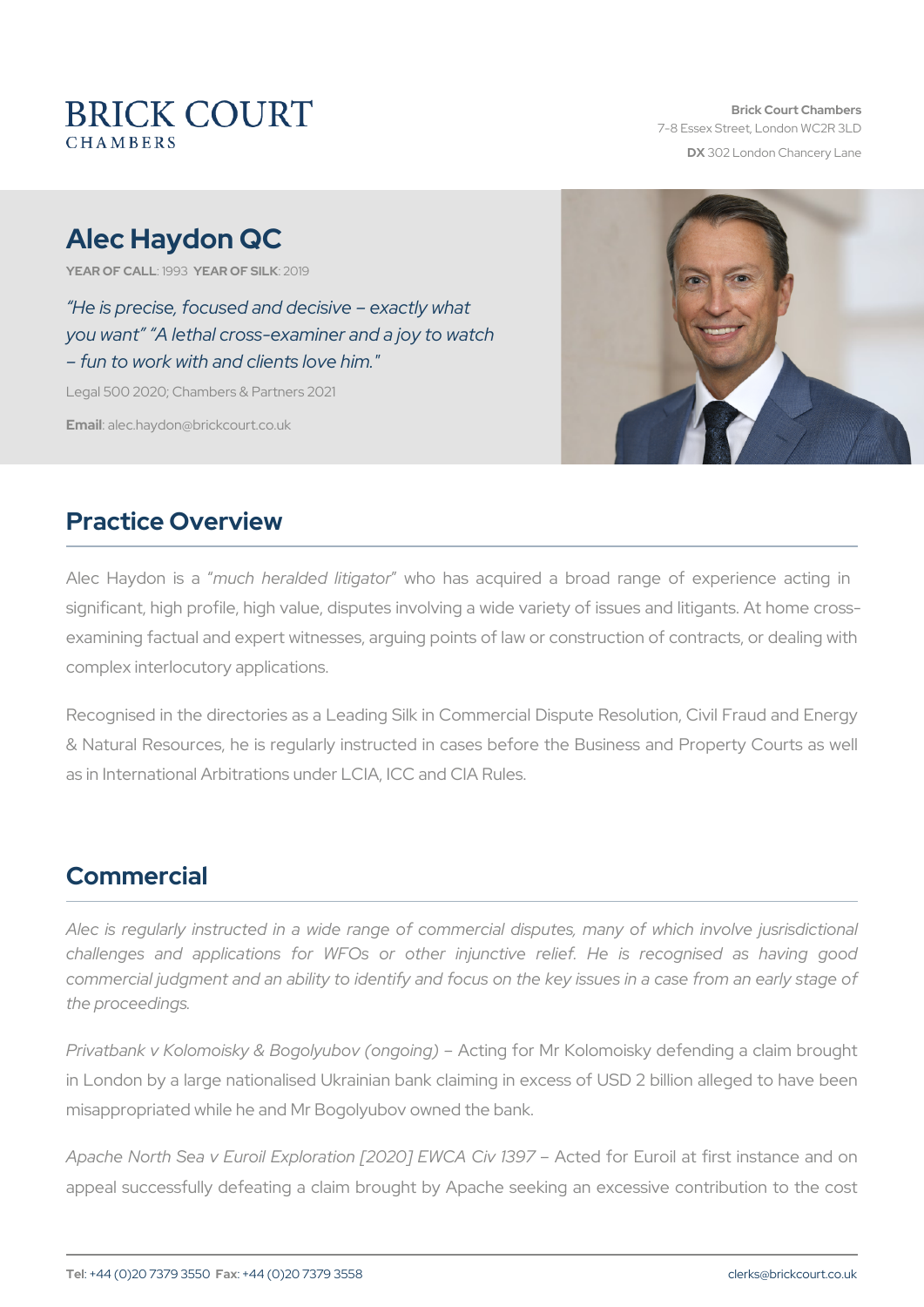of drilling earn-in wells under a Farm Out Agreement.

Tecnicas Reunidas v Korean Development BankA [2028 | rEWH Cing relationship between express non-documentary conditions in a deman URDG when incorporated by reference.

Cardamon v McAlistair  $[2019]$  EWB C cde2s0sofull Cyomenc) overed the maximum damages for breach of warranty in a Share Purchase Agreement company arising from misleading information in its accounts.

DP World Djibouti FZCO v Pb201&d DWHQut239A (Comm) Obtainin under section 44(3) of the Arbitration Act 1996 preventing PDSA from company, pending resolution by a London-seated arbitration tribuna parties agreement been terminated under Djibouti law

#### International Commercial Arbitration

A significant numbecom fm Alectial cases are resolved by international disputes are confidential and so the parties to recent cases are identi

S v M, S v C (oS wosing arbitrations concerning disputes between a company operations of beverage outlets and brand owners complaining of breac mismanagement.

H v M (2021) dispute under ICC Rules between a UK based project r foreign oil company to recover unpaid fees incurred in relation to a of a vessel in Korea and Singapore.

AM v KM (20 $\mathcal{P}$ Odispute in the LCIA between two Russian brothers control of a Cypriot company with a commercial property portfo applications to be made for injunctive relief.

E v M (20Stocessfully obtaining an Award in a CIA Arbitration for company which had introduced a source of funding by way of bond issue.

H v M (20D efending a claim made by a company formerly owned Arbitration.

### Civil fraud

Alec enjoys the forensic challenge presented by fraud cases, the s defendants, and the opportunities for cross-examination that arise.

London Capital Finance v Thomso Anc & in @ursfor Mgo Rhugs sell, a salesman, d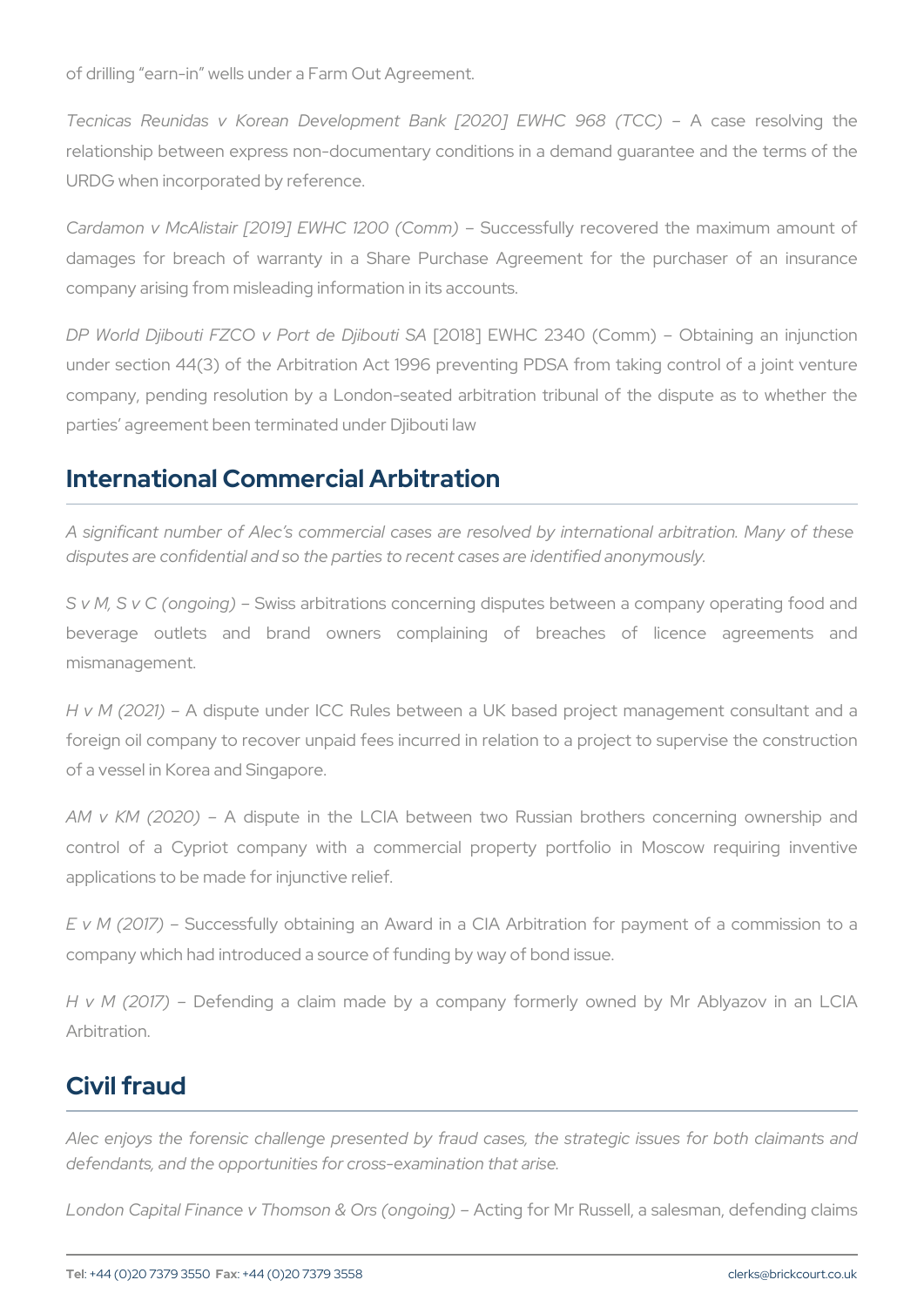by the liquidators of LCF alleging fraud in the marketing of LCF s inve

Privatbank v Kolomoisk $A$ ctionog ofor g $M$ r Kolomoisky defending a claim bro large nationalised Ukrainian bank claiming in excess of U misappropriated while he and Mr Bogolyubov owned the bank.

Pinchuk v Bogolyub Actin 2016) Mr Bogolyubov in a dispute concerning Iron Ore Plant in Ukraine.

Alliance Bank JSC v Zh2u0n1u5s] EnMolH @ rip 14 (Comm) acting a K successfully discharging a WFO obtained by the bank and setting a alleging a fraudulent scheme to deprive the bank of valuable security

#### Energy and natural resources

Alec is interested in the science behind energy disputes and enjoys arise.

Apache North Sea v Euroil Exploration [200200] Efo C EuCovil 1a3t 9 First instance appeal successfully defeating a claim brought by Apache seeking ar of drilling earn-in wells under a Farm Out Agreement. The case invo of the FOA and the Joint Operating Agreement to which Euroil I interest.

Rosserlane v Cred 0t1 Bluis WeCA Civ 91 Successfully defending Cred and on appeal from a claim for compensation for the alleged sale at an interest in an oil field in Azerbaijan, cross-examining the expert re

Skanska v Ecotricit w (2057) ully deterring a claim against Ecotricity farm venture at the pre-action mediation.

BG v Talisman & 20d 6 mi Es MHC 110 (Comm) acting for Idemitsu in Talisman concerning the distribution of expenses incurred by production, storage and offloading vessel in the North Sea to proce fields.

Electrobel International Holdings BV v. Teessaidtein Power the Identicars Lion in the company owning Teesside Power Station defending allegation various assets material to the operation of the power station includ pipeline.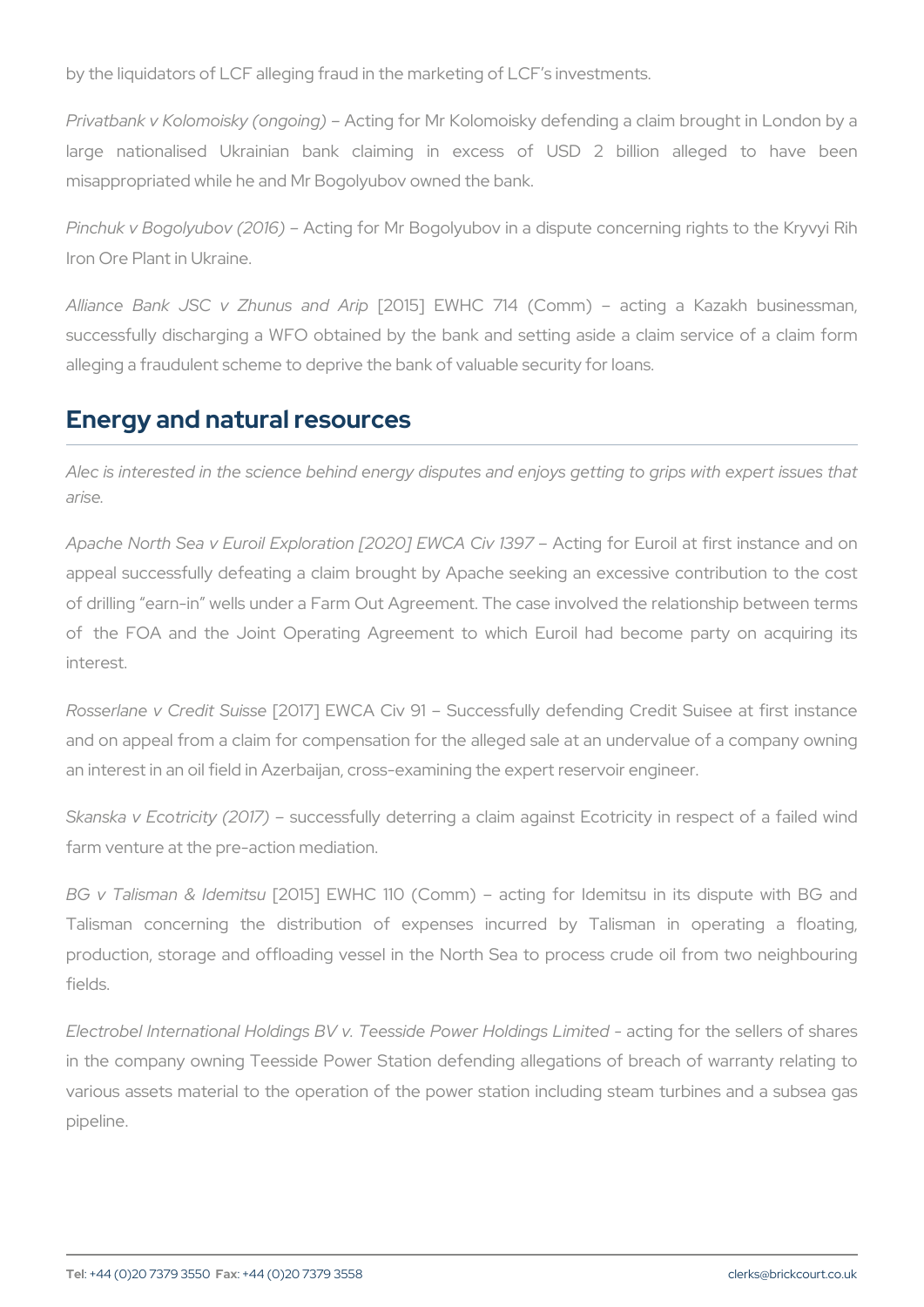## Banking and finance

In addition to providing advice to banks and customers on their lia has appeared in a number of interesting cases that have gone to trial.

Privatbank v Kolomoisk $R$ e(ponegsceintging the former owner of a Ukrainian in tort under Ukrainian law for, inter alia, causing loans to be issue the bank s internal guidelines.

Tecnicas Reunidas v Korean Development BankA [20a20e] resolucing relationship between express non-documentary conditions in a deman URDG when incorporated by reference.

Rosserlane v. Credit Suisse [209 Jcc EWS All Civde 94 holing Credit Suis instance and on appeal from a claim by a borrower that the bank had in exercising its right to force a sale of an asset belonging to the loan.

#### Qualifications

| 1994        | Admitted as Attorney to the State Bar of New York, U  |
|-------------|-------------------------------------------------------|
| $1993 - 94$ | Harvard Law School Cambridge, MA, LL.M.               |
| 1993        | Called to the Bar of England & Wales.                 |
| $1989 - 92$ | Cambridge University (St. John's College), BA, 1st Cl |

### Directory Quotes

" "Great to work with, very thorough and always on top of the detail

- " "He is technically excellent, responsive and a pleasure to work wi
- " "He is precise, focused and decisive exactly what you want." "I sleeves up and gets into the detail, and he looks at matters Partners 2022)
- " "Very intelligent and robust, a good team-player and a very effect
- " "He has a lot of flair and he is someone who judges respon prepared advocate."(Chambers & Partners 2021)
- " "He is organised and effective." "A really bright guy his writ Partners 2021)
- " "Very thorough and commercial. A notable new silk in the energy (Chambers & Partners 2021)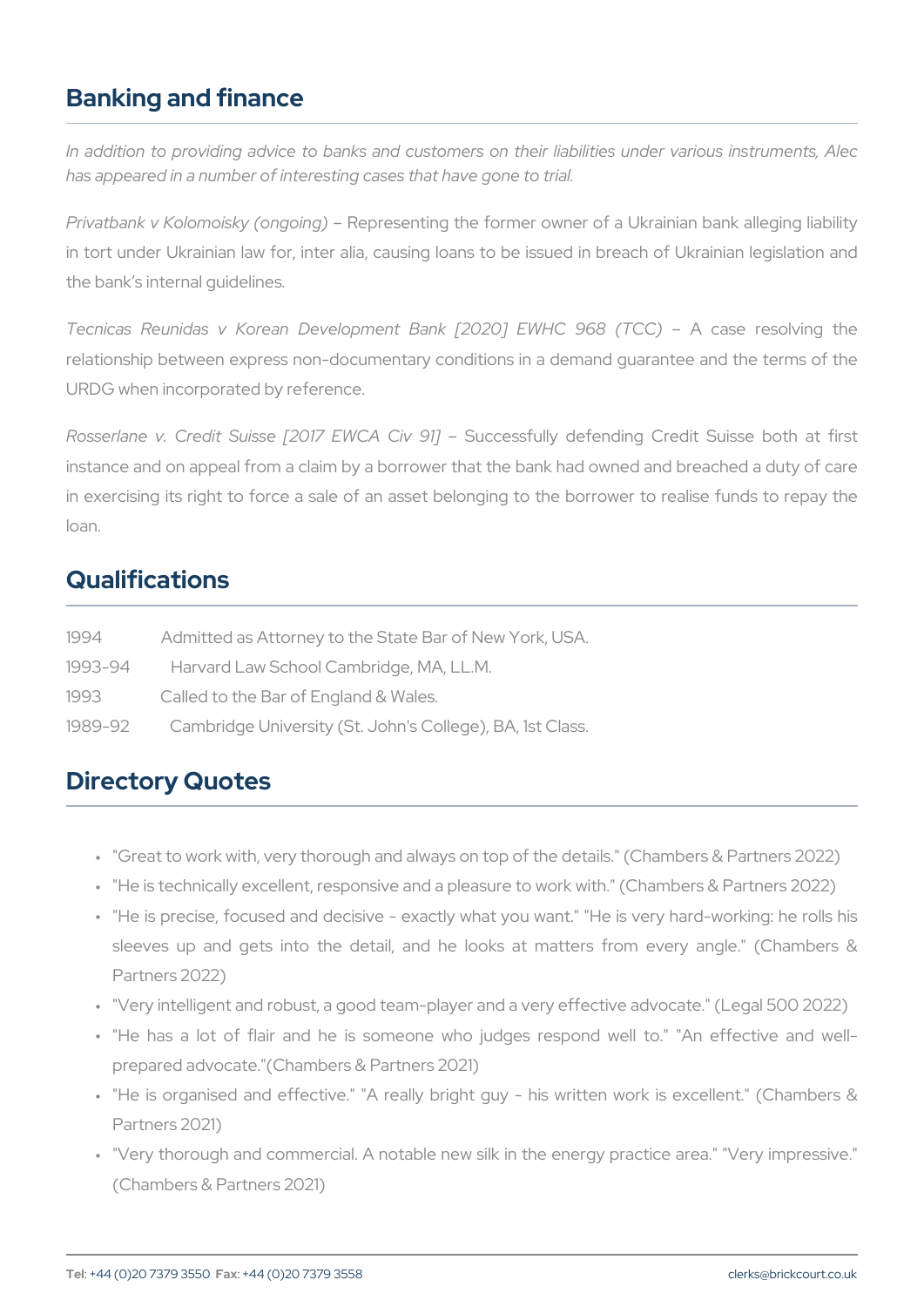- " "He is outstanding extremely sharp and quick, all over th responsive." (Legal 500 2021)
- " "He is very good on the construction of various contracts an barrister." (Chambers & Partners UK & Global 2020)
- " "He is excellent he really rolls up his sleeves and gets stuck technical skills and a strong grasp of all issues." (Chambers & Pa
- " "Displays fanatical attention to detail, making sure every stone is the case he has the ability to keep all the balls in the air." "Exhard-working." (Chambers & Partners UK & Global 2020)
- " "A lethal cross-examiner and a joy to watch fun to work with 2020)
- " "Puts clients at ease in conference, and talks to them on th analytical skills, and he's quick to grasp complex factual situations. Global 2019)
- " "Bright, diligent and someone who plays his cards right in orde advocacy is very strong and he's an excellent tactician." (Chambe " "Very bright." "A very good strategist and a robust advocate." (Ch " "A very highly rated junior commercial silk who is clearly going pl " "He's an exceptionally capable lawyer - a QC in everything but name." " "An intelligent and balanced advocate who takes a considered and good tactical sense." (Chambers & Partners 2018)
- " "He's not afraid to put his neck on the line and give a clea presented." "He's exceedingly thorough and very decisive." (Cham " He is very efficient and can absorb a lot of detail quickly (Legal " "He's quick, sensible, engaging, tough and committed." (Chambers " "A very commercially minded and clear advocate." "He has extre quick at grasping complex factual situations and industry concepts " "He gets to the issues quickly and is very effective at identifying 2016)
- " "Makes my life easy. He is unbelievably hard-working and has a law. He gets to the heart of things straightaway and doesn't take to help and come up with suggestions." (Chambers & Partners 2016) " "A very good junior; responsive, quick, insightful and a very loyal
- " "Very good on fraud and careful to find the right strategy. He ha commercial fraud cases and is great at fighting his corner." (Cham